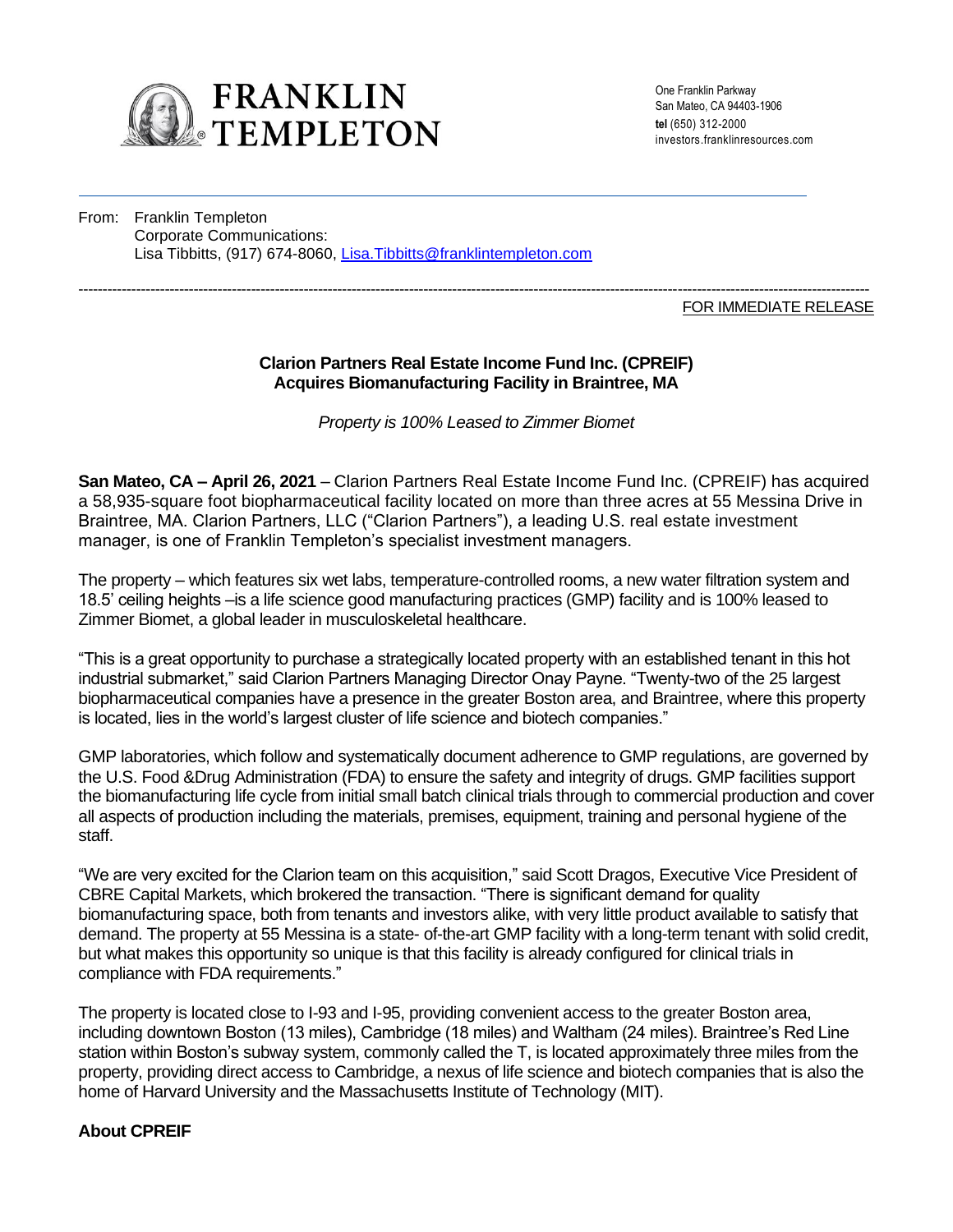CPREIF is a non-diversified, closed-end management investment company that continuously offers its common stock. The fund's investment manager, Legg Mason Partners Fund Advisor, LLC, is an indirect, wholly owned subsidiary of Franklin Resources, Inc. ("Franklin Resources") and the fund's investment subadviser, Clarion Partners, is an indirect, majority-owned subsidiary of Franklin Resources. In addition, the fund's securities sub-adviser, Western Asset Management Company, LLC, also is an indirect wholly owned subsidiary of Franklin Resources. Hard copies of the fund's complete audited financial statements are available free of charge upon request. More information about CPREIF is availabl[e here.](https://www.cpreif.com/)

## **About Clarion Partners**

For nearly four decades, Clarion Partners has managed real estate on behalf of many of the world's largest and most well-known institutional investors. Through CPREIF, individual investors can tap into Clarion's expertise and track record. Its funds geared toward individuals are managed in the same disciplined manner as its institutional assets, and with the same focus on creating value through superb execution.

Headquartered in New York, Clarion Partners maintains strategically located offices across the United States and Europe. With more than \$56 billion in total real estate and debt assets under management, Clarion Partners offers a broad range of real estate strategies across the risk/return spectrum to its more than 500 institutional investors across the globe. Clarion Partners is an independent subsidiary of Franklin Templeton. More information about the firm is available at [www.clarionpartners.com.](http://www.clarionpartners.com/)

# **About Franklin Templeton**

Franklin Resources [NYSE:BEN] is a global investment management organization with subsidiaries operating as Franklin Templeton and serving clients in over 165 countries. Franklin Templeton's mission is to help clients achieve better outcomes through investment management expertise, wealth management and technology solutions. Through its specialist investment managers, the company brings extensive capabilities in equity, fixed income, alternatives and custom multi-asset solutions. With offices in more than 30 countries and approximately 1,300 investment professionals, the California-based company has over 70 years of investment experience and approximately \$1.5 trillion in assets under management as of March 31, 2021. For more information, please visit franklintempleton.com and follow us o[n LinkedIn,](https://www.linkedin.com/company/franklin-templeton/mycompany/verification/) [Twitter](https://twitter.com/FTI_US) and [Facebook.](https://www.facebook.com/franklintempleton/)

#### Investment Risks

The Fund is newly organized, with a limited history of operations. An investment in the Fund involves a considerable amount of risk. The Fund is designed primarily for long-term investors, and an investment in the Fund should be considered illiquid. Shareholders may not be able to sell their shares in the Fund at all or at a favorable price. Fixed income securities involve interest rate, credit, inflation and reinvestment risks. As interest rates rise, the value of fixed income securities fall. High-yield bonds possess greater price volatility, illiquidity and possibility of default. The Fund's investments are highly concentrated in real estate investments, and therefore will be subject to the risks typically associated with real estate, including but not limited to local, state, national or international economic conditions; including market disruptions caused by regional concerns, political upheaval, sovereign debt crises and other factors. Asset-backed, mortgage-backed or mortgagerelated securities are subject to prepayment and extension risks. The Fund and/or its subsidiaries employ leverage, which increases the volatility of investment returns and subjects the Fund to magnified losses if an underlying fund's investments decline in value. The Fund may use derivatives, such as options and futures, which can be illiquid, may disproportionately increase losses, and have a potentially large impact on Fund performance.

#### Liquidity Considerations

The Fund should be viewed as a long-term investment, as it is inherently illiquid and suitable only for investors who can bear the risks associated with the limited liquidity of the Fund. Limited liquidity is provided to shareholders only through the Fund's quarterly repurchase offers for no more than 5% of the Fund's shares outstanding at net asset value. There is no guarantee these repurchases will occur as scheduled, or at all. Shares will not be listed on a public exchange, and no secondary market is expected to develop.